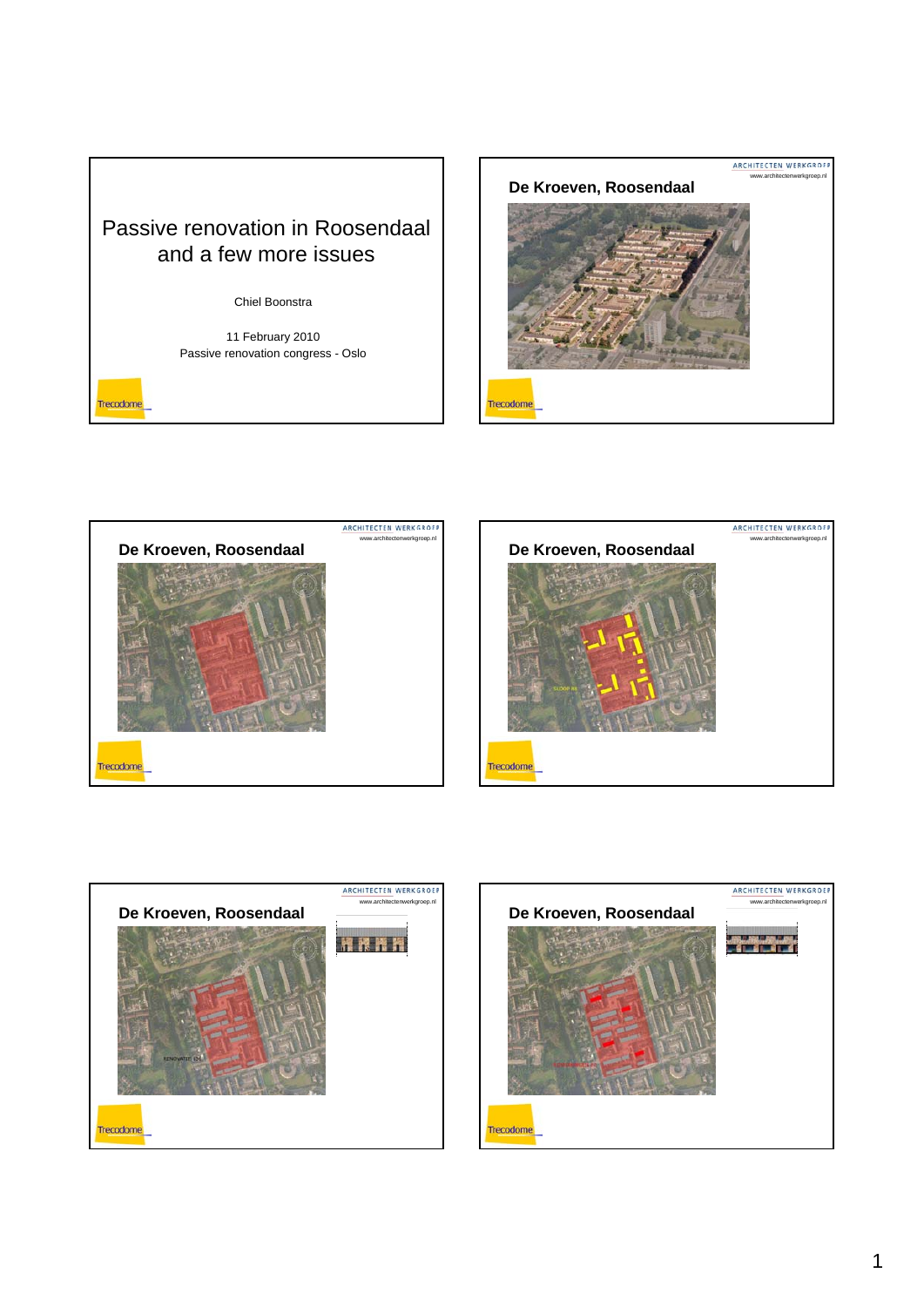







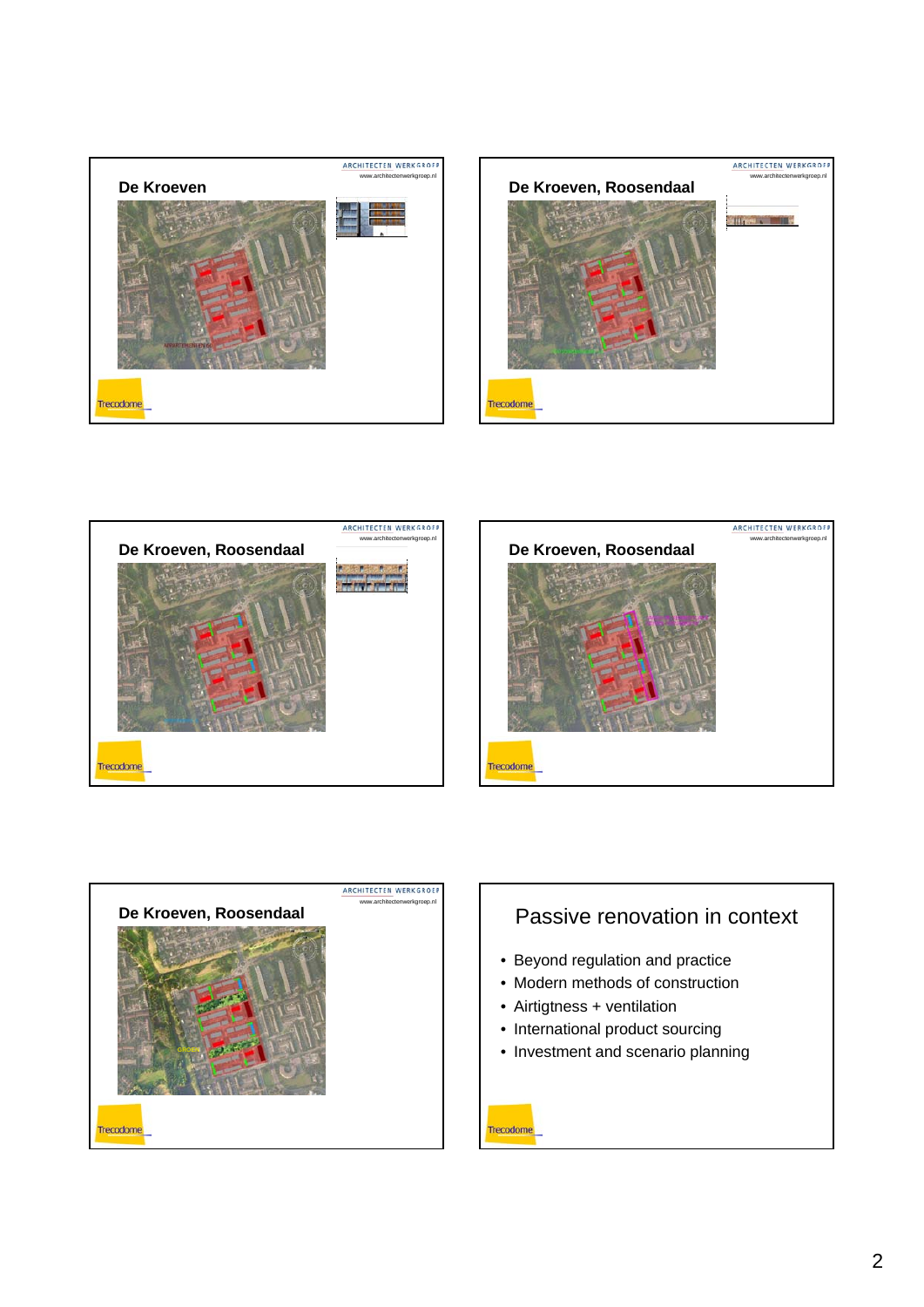

| Number of Dwelling Units:                                                          | 1              |                        | Interior Temperature | 20.0                       | °C  |  |
|------------------------------------------------------------------------------------|----------------|------------------------|----------------------|----------------------------|-----|--|
| Enclosed Volume V.                                                                 |                | m <sup>3</sup>         | Internal Heat Gains  | 2,1                        | Wir |  |
| Number of Occupants:                                                               | 2.2            |                        |                      |                            |     |  |
| with Reference to the Treated Floor Area                                           |                |                        |                      |                            |     |  |
| Treated Floor Area:                                                                | 76.5           | m <sup>2</sup>         |                      |                            |     |  |
|                                                                                    | Applied:       | Monthly Method         |                      | <b>PH Certificate:</b>     |     |  |
| <b>Specific Space Heat Demand:</b>                                                 | 25             | kWh(m <sup>2</sup> a)  |                      | 15 kWh/(m <sup>2</sup> a)  |     |  |
| <b>Pressurization Test Result:</b>                                                 | 0,6            | h <sup>1</sup>         | 0.6 h <sup>4</sup>   |                            |     |  |
| Specific Primary Energy Demand<br>Cooling, Auxiliary and Household Electricity);   |                | kWh/(m <sup>2</sup> a) |                      | 120 kWh/(m <sup>2</sup> a) |     |  |
| Specific Primary Energy Demand<br>(DHW, Heating and Auxiliary Electricity):        |                | kWh(m <sup>2</sup> a)  |                      |                            |     |  |
| <b>Specific Primary Energy Demand</b><br>Energy Conservation by Solar Electricity: |                | kWh/(m <sup>2</sup> a) |                      |                            |     |  |
| Heating Load:                                                                      | 15             | W/m <sup>2</sup>       |                      |                            |     |  |
| Frequency of Overheating:                                                          | $\overline{2}$ | $\frac{9}{4}$          | 25<br>Inc.<br>over   |                            |     |  |
| <b>Specific Useful Cooling Energy Demand:</b>                                      |                | kWh/(m <sup>2</sup> a) |                      | 15 kWh/(m <sup>2</sup> a)  |     |  |
|                                                                                    |                | W/m <sup>2</sup>       |                      |                            |     |  |





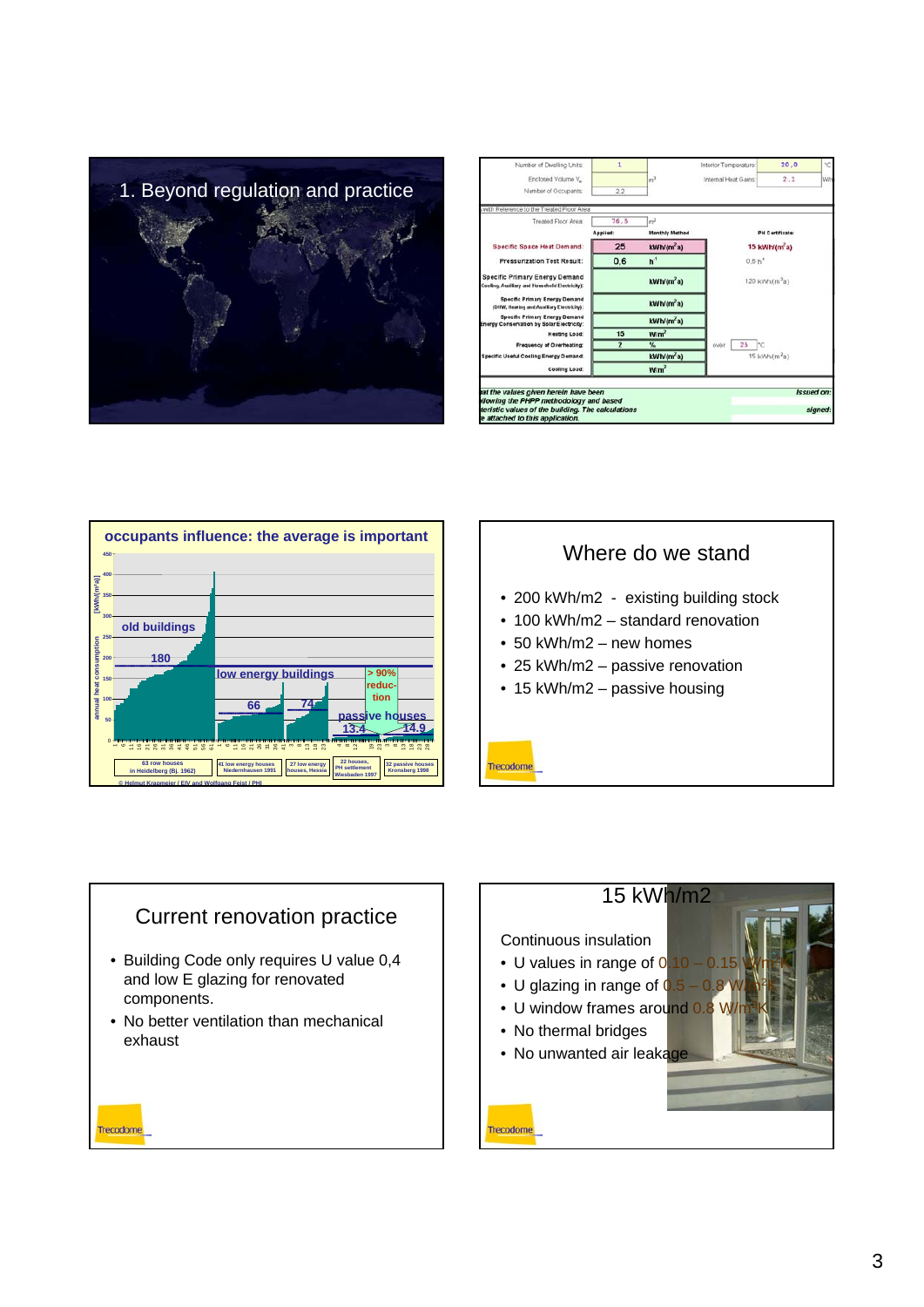• Energy labelling system is not able to cope with passive house components: – Best U value 0,24 W/m2K by default – Best windows 1,5 W/m2K Trecodome

| <b>CERTIFICAAT</b>                                                                                                                                                                                                                                                                                          |  |
|-------------------------------------------------------------------------------------------------------------------------------------------------------------------------------------------------------------------------------------------------------------------------------------------------------------|--|
| Het zertificant 09. NOL000 C Pareiet Dowere Kirure, categoriz Woningen<br>Reportatio, is procharabled ant de Stichting Woosenal uit Rotundam an BAM<br>Woningboow Volker Boosenageshappij uit Romindam, voor het<br>reservateproject Slauphellingstraat in Rettendam.                                       |  |
| The contificant is adjugated op growd van gebogectoorde fasce, evenweakonselig<br>hat protecul van Passiefficerwerkeurt zu de verenskie inspectiongsporten.<br>Deelowkilload I.<br>Oatmorgam volgans PassisfilownexKoars<br>Villanova Anchinesten:<br>Outware<br>Advisor Paniethnown:<br><b>DRIVING</b>     |  |
| Tracedone B.V.<br>Interestia:<br>Declinivilland situations in: 21 annivalse 2009<br>Declared Frank II<br>Geboord volgens PassiefBonwenKear-<br><b>Back</b> :<br><b>HAM Woodnghours</b><br>Volker Bouversatischappij<br>Traundoms B.V.<br>Shipingian<br>Divisioni ficant altgregorous ray: 25 september 2009 |  |
| Namens but because you sie Stickting PassietDownstout<br>Passief<br>DI JAKIO DI                                                                                                                                                                                                                             |  |
| <b>H.C. Zisleveld</b><br>H. Nielles<br><b><i><u>ESPERAN</u></i></b><br>heatstaria<br>Berkel at Radowijk, 21 september 2001                                                                                                                                                                                  |  |







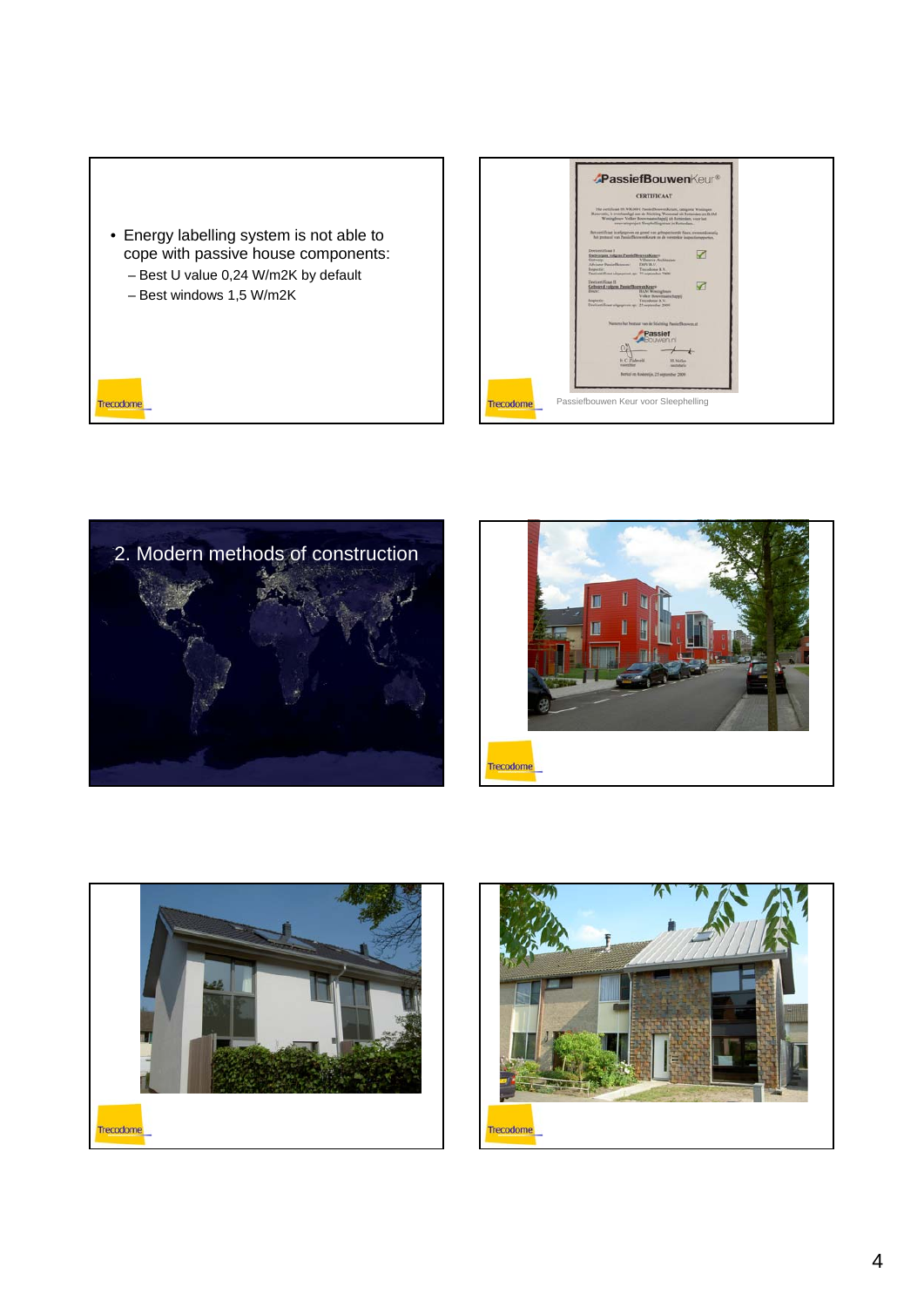







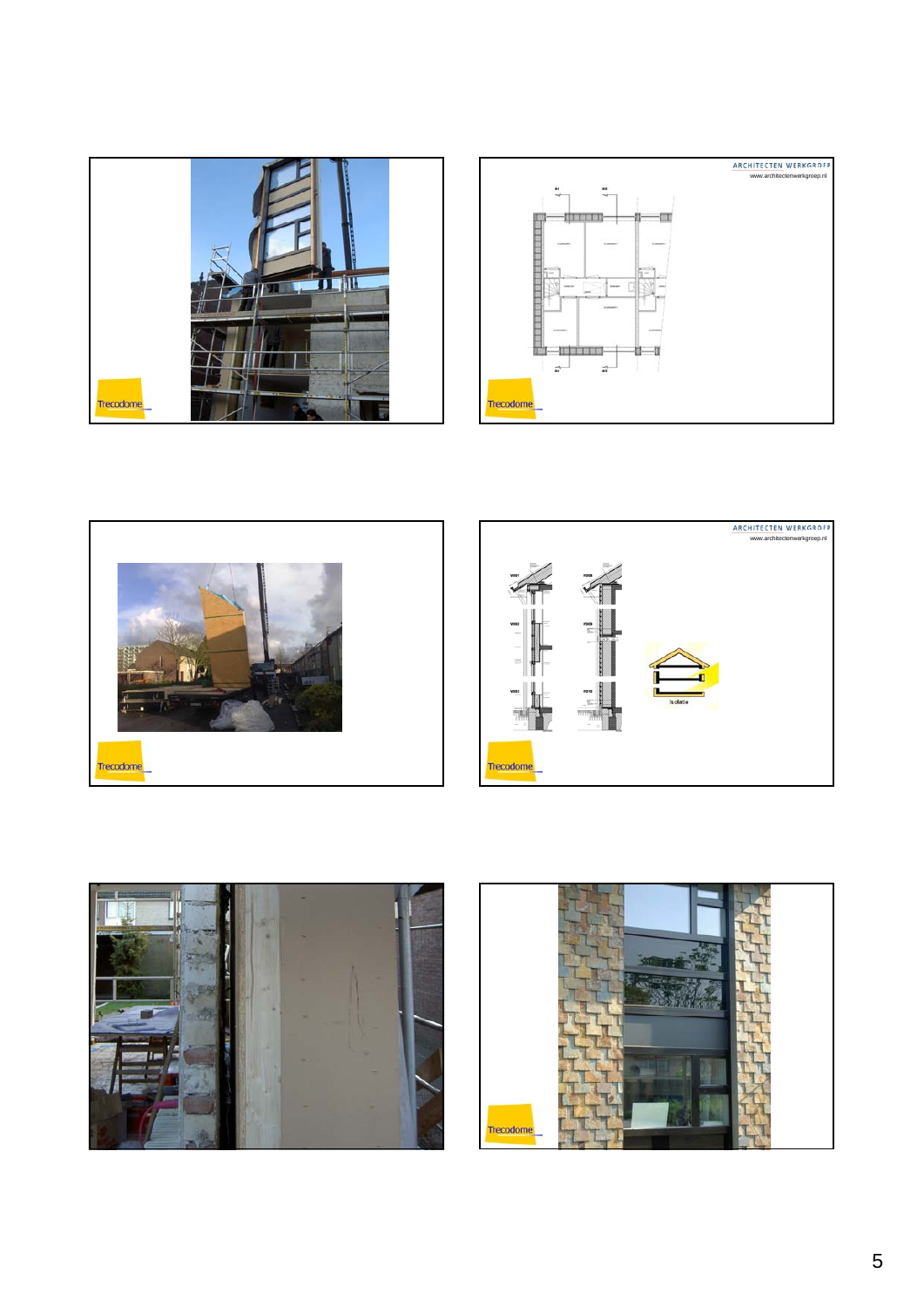









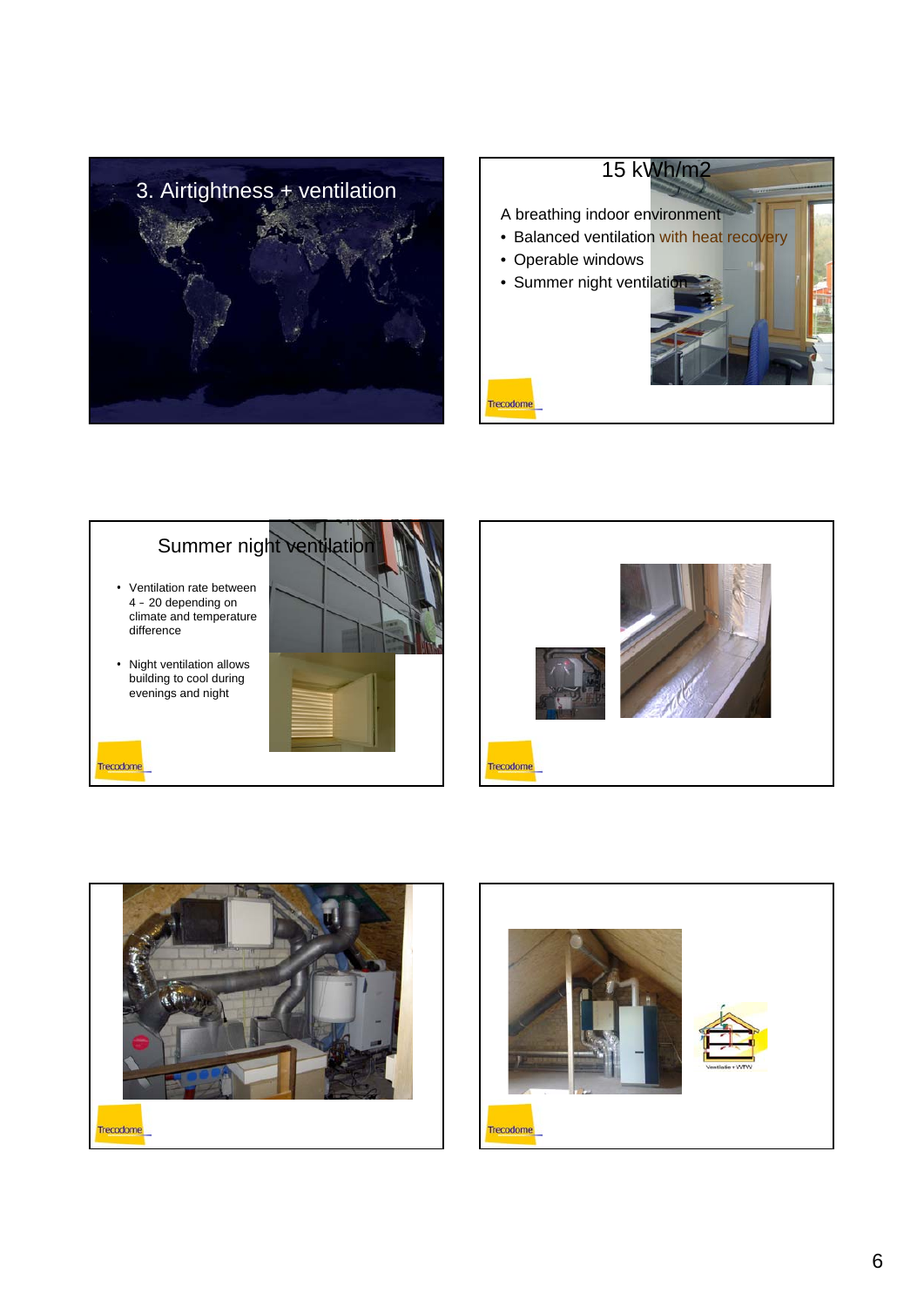

• Passive house timber frame elements and window frames not standard available in The Netherlands, whilst more common in Germany, Austria



## European construction market ?

- Construction market is national
- Quality certificates, building specifications, pre-conditions for insurance etc
- all refer to national definitions

Trecodome

• Need for international harmonisation or international recognition of – Quality certificates of passive house components Trecodome



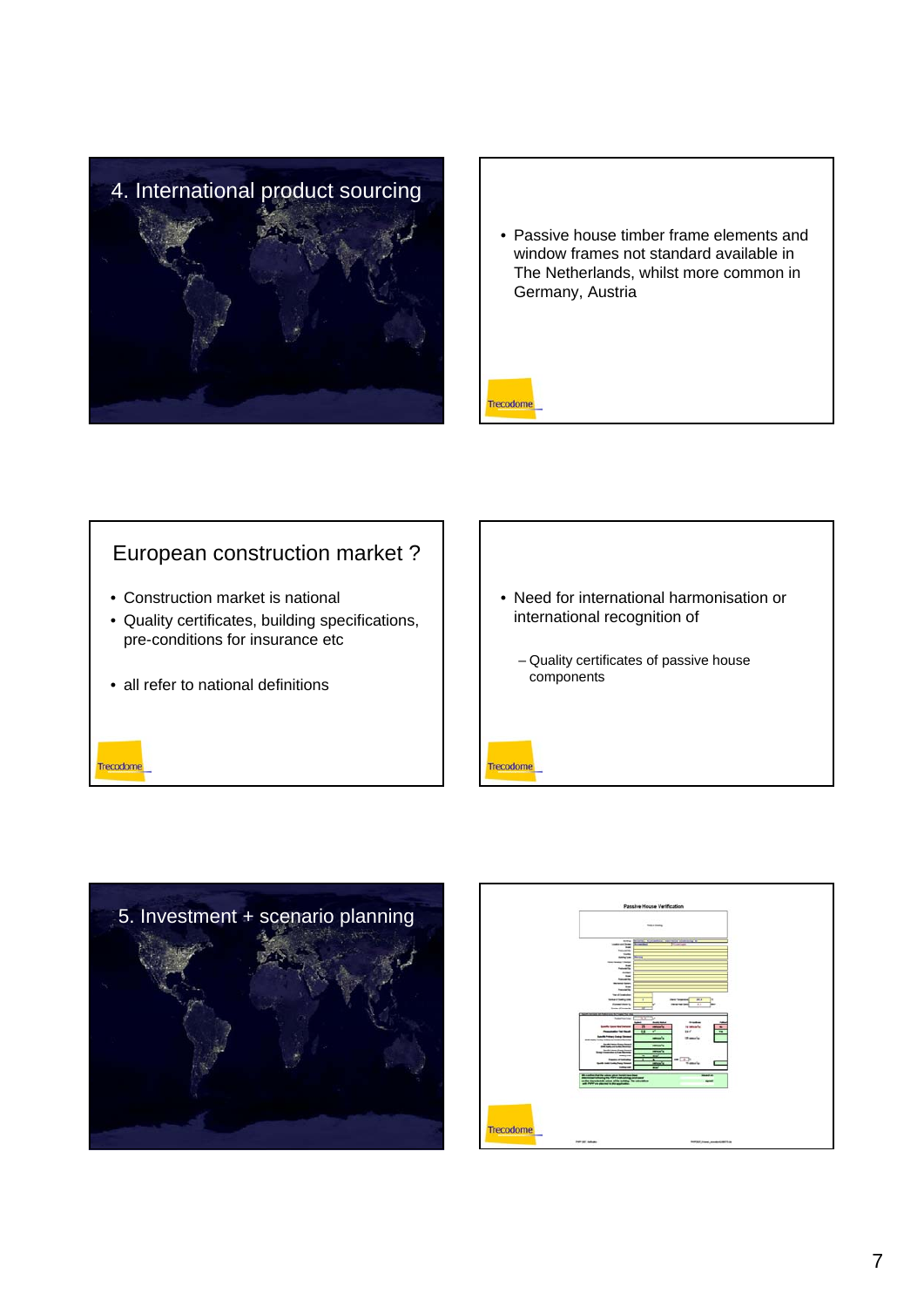